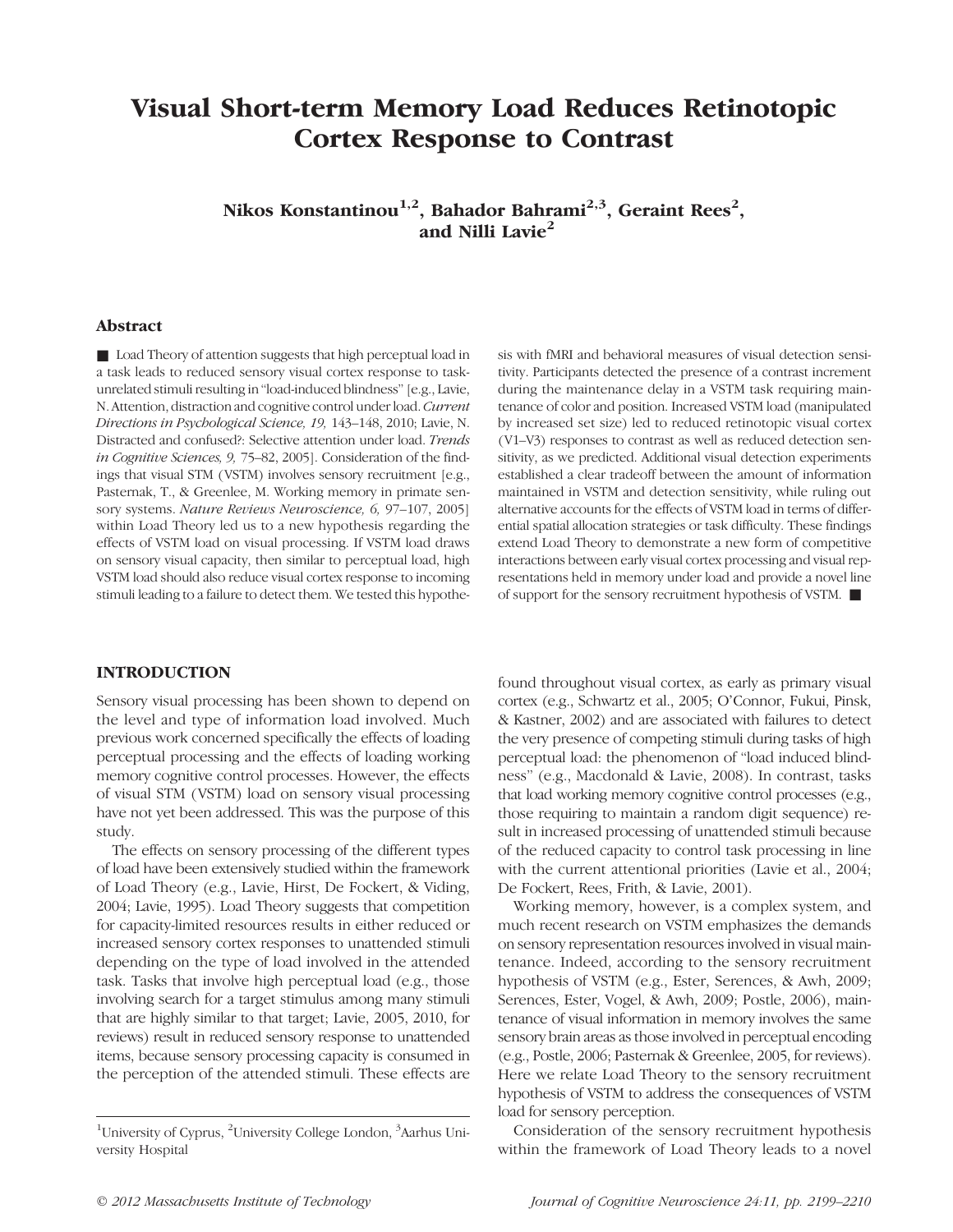hypothesis concerning the effects of VSTM load on the sensory processing of incoming visual stimuli: Loading VSTM would impose a larger demand on the sensory visual cortices involved in memory maintenance; because these same visual cortices are also involved in perception, their higher engagement in memory maintenance should reduce their capacity for sensory processing that is required for visual perception. This hypothesis thus leads to the prediction that the impact of VSTM load on perception should be similar to that of perceptual load: Increased VSTM load should reduce sensory visual cortical responses to visual stimuli presented during the maintenance delay, resulting in failure to detect them.

To test this prediction, we presented a contrast detection task during the delay of a VSTM task. Participants were required to memorize the color and location of a memory sample of either one (low load) or six colored squares (high load) and indicate whether a memory probe presented at the end of the trial was a match on these features. Four gratings were presented during the memory delay, and on half of the trials, one of them was presented with a higher contrast. Participants were asked to detect this contrast increment and make present/absent responses. We report a series of experiments that assessed the effects of VSTM load on contrast detection using this method.

To determine whether the effect of VSTM load could be found as early as in the visual cortex responses related to contrast detection we used fMRI in the first experiment and assessed BOLD responses in the areas of the occipital cortex retinotopically specific to the peripheral location of the gratings (Figure 1A). In this experiment and in closely related psychophysical experiments, we also used signal

detection analysis to assess visual detection sensitivity for the contrast increment during the delay. Our measures of detection sensitivity allowed us to further establish our load hypothesis. In the signal detection experiments (Experiments 2–4), we have directly related the effects on detection to the extent to which VSTM capacity is loaded, compared the effects of loading VSTM and loading working memory cognitive control processes, and ruled out alternative accounts in terms of task difficulty and spatial allocation strategies.

# EXPERIMENT 1

#### Method

## Participants

Eight healthy volunteers took part in Experiment 1 (age range = 20–30 years;  $M = 23.88$  years,  $SEM = 1.22$  years; four women). All participants in this experiment as well as in the following experiments were recruited from the University College London subject pool, were naive to the purpose of the experiment, provided informed consent, were compensated for their participation, and had normal color vision and normal visual acuity. The experiment was approved by the local ethics committee.

#### Stimuli and Procedure

The experiment was controlled using Cogent toolbox (www. vislab.ucl.ac.uk/cogent.php) for MATLAB (Mathworks, Inc., Natick, MA). Stimuli were projected onto a screen mounted at the back of the scanner bore through an

Figure 1. Experiment 1: Stimulus sequence and behavioral results. (A) Participants viewed one (low load) or six (high load; shown here) colored squares. Following a blank period, a contrast increment (the detection target) appeared in one of the four gratings. Participants were asked to detect it and make present/ absent responses. A memory probe then appeared, and participants were asked to respond whether its color was the same as that of a square that was in the same location in the memory sample. Behavioral performance averaged across subjects on the memory task (B) and detection task (C) as a function of VSTM load. Error bars represent  $\pm 1$  SEM.

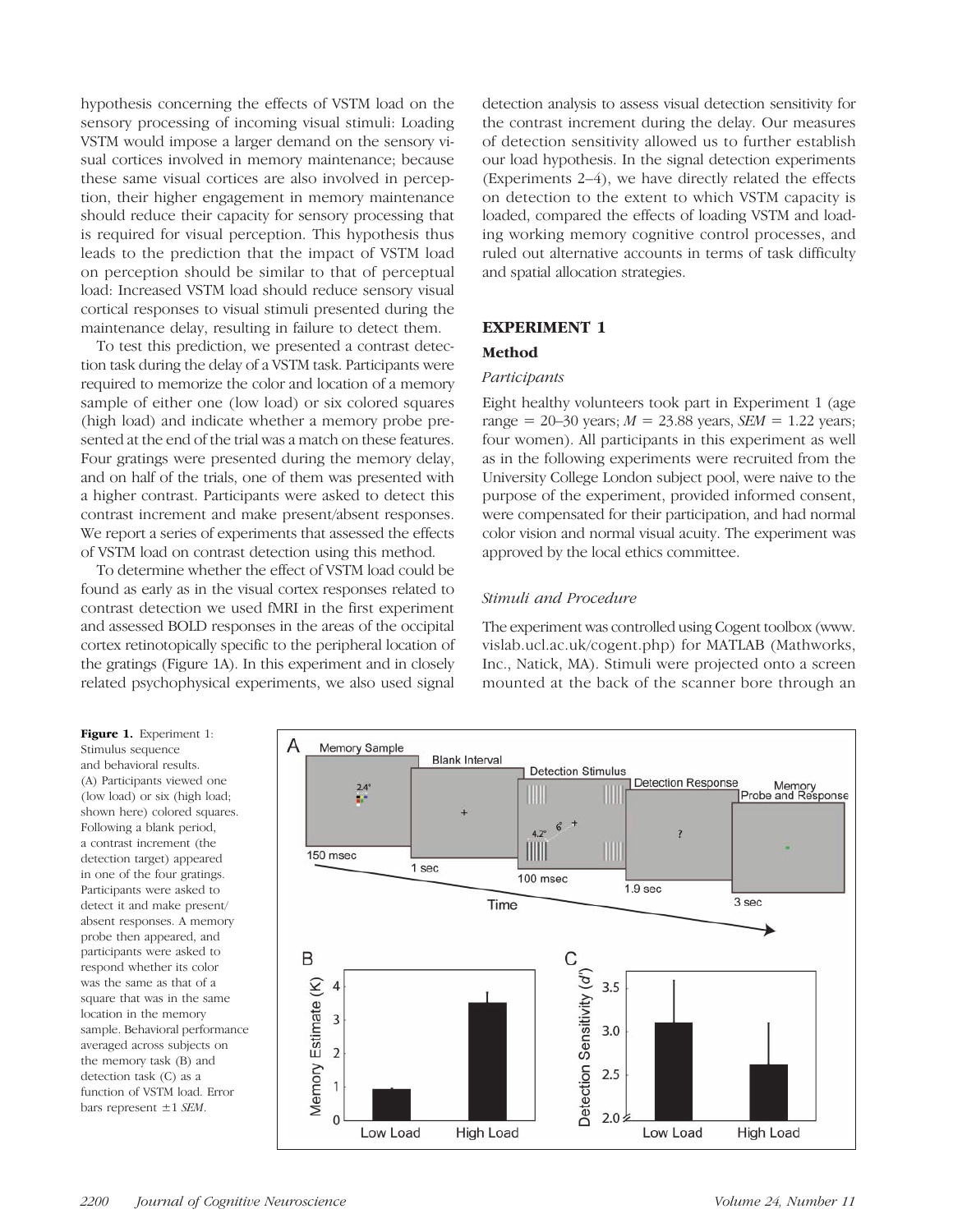LCD projector (display resolution:  $800 \times 600$ ). Participants viewed the stimuli through a mirror mounted on the head coil. Figure 1A depicts the stimuli and the sequence of events. A uniform light gray background (~70 Cd/m<sup>2</sup>) was used throughout the experiment. Each trial began with a fixation cross display presented for 1000 msec and following a 500-msec blank interval, the VSTM sample was presented for 150 msec. The memory sample contained one or six different colored squares subtending 0.6°, randomly chosen on each trial from a sample of nine clearly distinguishable colors (red, green, blue, yellow, cyan, magenta, black, white, and dark gray) and randomly placed among nine possible locations in a  $3 \times 3$  matrix  $(2.4^\circ \times 2.4^\circ)$ .

Following a 1000-msec blank interval, four achromatic vertical square wave gratings  $(4.2^{\circ} \times 4.2^{\circ})$ ; spatial frequency of 2.5 cycles per degree, contrast: 10%) were presented for 100 msec in each of the four quadrants at a distance of 6° from fixation. Participants were asked to detect the presence of a contrast increment (target), present in one of the gratings on 50% of the trials. The presence and location of the target were counterbalanced within and across each run. The target contrast increment was individually assessed for each participant using a staircase procedure before the experiment  $(M = 10\%, SEM = 1\%)$ , with an accelerated stochastic approximation method (Kesten, 1958) for obtaining target-contrast estimate of approximately 75% hit rate. Following the 100-msec presentation of the detection stimuli, a "?" appeared at fixation for 1900 msec, thus providing the participants with a 2000-msec response window from the onset of the detection stimuli. Participants made a right hand "present" (index finger) or "absent" (middle finger) button press response. After the response window for the detection task, the memory probe (one colored square) appeared for up to 3000 msec at one of the positions occupied in the memory sample. Participants indicated whether the color of the memory probe matched the color of the memory sample square at the same location. Participants responded with a right-hand button press using index finger for "same" or middle finger for "different." In half of the trials, the color of the memory probe matched that of the memory sample. In the unmatched trials, the memory probe had a different color that was equally likely to have been selected from the other colors of the memory sample or the remaining color sample. None of the responses were speeded, and no feedback was given in any of the tasks. Trials were separated by a variable intertrial interval of 10.8–11.3 sec.

Each run consisted of 8-trial blocks within each 64-trial run in the order of an ABBABAAB design that was counterbalanced across participants. Each participant completed four or five runs (325 volumes per run) and each load condition appeared four times within each 64-trial run. Before the experiment, each participant completed a short (32 trials) practice of the behavioral task outside the scanner. While in the scanner, participants performed the staircase threshold procedure for determining the target contrast as described above.

In a second session, we acquired two runs of retinotopic mapping and two runs of functional stimulus localizer (160 volumes each; 353 sec) for each participant, used to identify the regions of retinotopic cortex most responsive to the four gratings in early visual cortex (V1, V2, V3). The retinotopic mapping runs consisted of checkerboard wedges presented alternately at the horizontal and vertical meridians (e.g., Wandell, Chial, & Backus, 2000; Sereno et al., 1995). Each run consisted of five repetitions of each meridian (duration  $= 10$  volumes, 22 sec) separated by six volumes (13 sec) of rest. During the functional localizer scans, participants viewed flashing black and white disks (same diameter as the pedestal gratings) at a frequency of 10 Hz presented at the same area as the pedestal gratings, while maintaining fixation. Each stimulus localizer run consisted of five repetitions of the disks presented alternately along the  $45^{\circ}$  or the 135 $^{\circ}$  diagonal (Figure 2B; duration = 10 volumes, 22 sec) followed by six volumes (13 sec) of rest.

# fMRI Data Acquisition and Analysis

Imaging data were collected at the Wellcome Trust Centre for Neuroimaging (London, UK) using a 3T Allegra Siemens MRI scanner. We used gradient-echo echoplanar T2\* weighted imaging (echo time  $= 65$  msec; repetition time  $=$ 2210 msec;  $34$  axial slices; voxel size = 3 mm isotropic) to acquire BOLD contrast functional images covering the cortex. A T1-weighted MPRAGE structural image volume was also acquired for each participant (176 sagittal slices of 1 mm thickness, no gap; matrix size =  $256 \times 240$ ; field of view =  $256 \times 240$  mm; in-plane resolution =  $1 \times 1$  mm; echo time = 2.4 msec; acquisition time per slice  $= 7.92$  msec).

Data were analyzed using SPM8 (www.fil.ion.ucl.ac.uk/ spm). We discarded the first five volumes of each run to allow for magnetic saturation effects. The remaining images were slice time corrected, realigned and unwarped, coregistered (without reslice) to the individual participant's structural scan, spatially smoothed with a narrow Gaussian kernel of 8 mm FWHM, and spatially normalized (only for the wholebrain analysis). A high-pass filter (cutoff, 128 sec) was applied to the data for removing low-frequency signal drifts.

Each participant's early visual cortex (V1, V2, V3) was defined using data from the retinotopic mapping scans (Figure 2A) using conventional retinotopic mapping methods (Wandell et al., 2000; Sereno et al., 1995). Data from the localizer scans were used to define ROIs within the retinotopic regions defined for each participant's V1, V2, and V3 that responded most strongly to the gratings (Figure 2B). Responses to each of the four grating locations were contrasted with responses to the other grating location in the same hemisphere. Statistical parametric maps of those contrasts (*t* contrasts,  $p < .001$ , uncorrected) were overlaid on flattened representations of each subject's anatomy and voxels most responsive to each of the grating locations were selected for each ROI using the Freesurfer package (surfer.nmr.mgh.harvard.edu/). These surface-based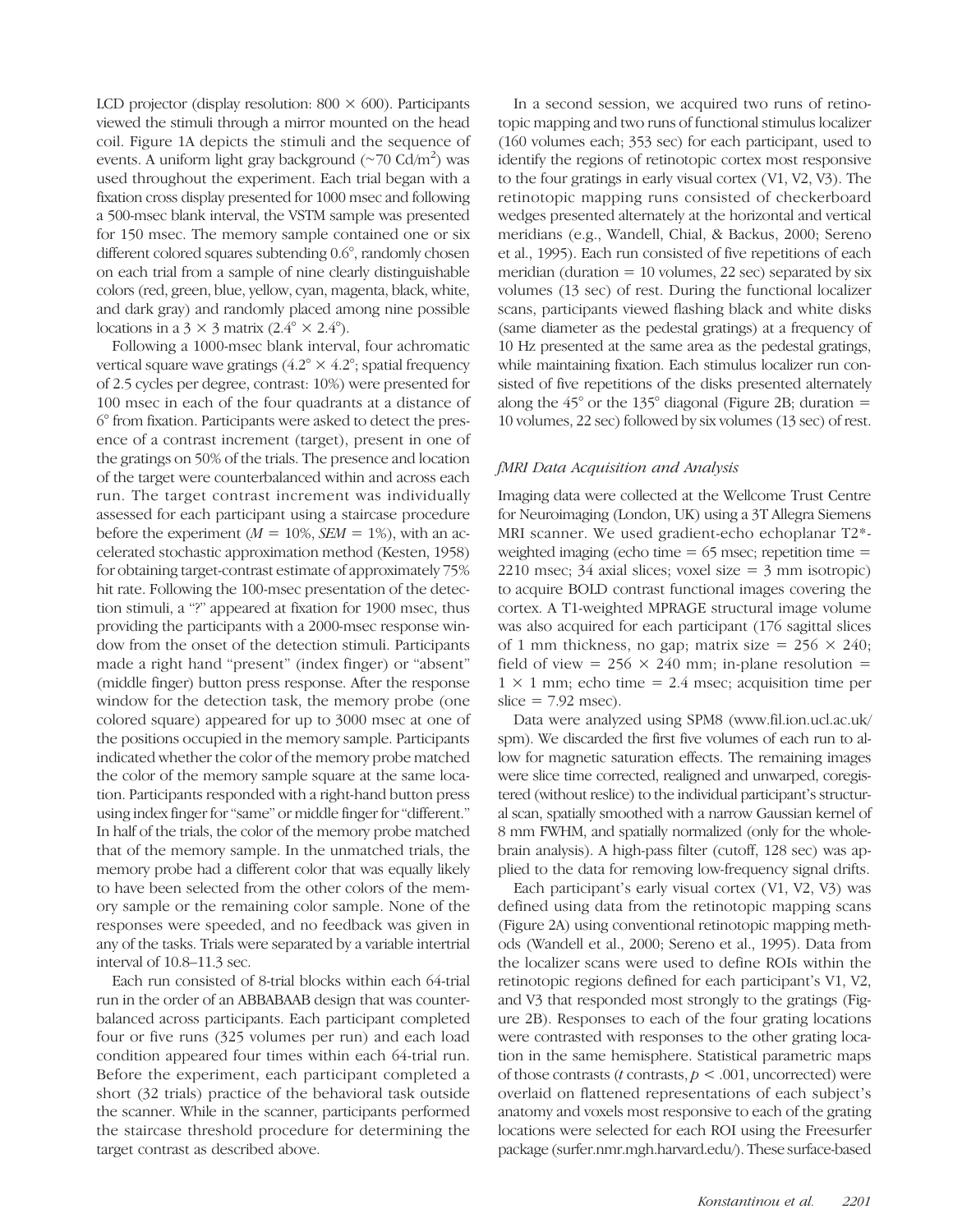Figure 2. Retinotopic mapping and imaging data for V1, V2, and V3 ROIs. Retinotopic meridian mapping stimulus example (top right) and data (A) and functional localizer stimulus example (top right) and data (B) from a representative participant overlaid on an inflated surface of the right occipital pole. (C) Mean BOLD responses in V1, V2, and V3 ROIs as a function of target-stimulus presence (present, absent) and VSTM load (low, high). Error bars represent  $\pm 1$  SEM.



ROIs were then converted to volumes within SPM8, allowing the analysis of the response to the different detection task events (present/absent) under the two VSTM load conditions (low/high). The separate events representing target present (separately for each of the four visual quadrants) and target absent, under low and high VSTM load, were modeled using different regressors in a within-subject analysis with a voxel-wise general linear model. In the statistical analyses, the mean BOLD signal for the target present conditions was calculated across the ROIs that contained a contrast increment target (from the target present trials, 50% of all trials), whereas for the target absent conditions the mean BOLD signal was calculated across the four ROIs with no target (from the target absent trials: the other 50% of trials).

The design matrix also included separate regressors in each load condition for the following parts of each trial: memory sample, memory probe, memory probe response, and detection response. Motion parameters were also included in the model to capture any motion-related artifacts. Each of these events was modeled using a finite impulse response approach and was convolved with a canonical hemodynamic response function.

For the whole-brain analysis, the general linear model employed a separate regressor for each of the two load conditions (low/high VSTM load) with duration of 6.15 sec capturing the whole trial period as well as the motion parameters. Statistical parametric maps were obtained using a t contrast testing the main effect of VSTM load for each participant. In a second stage, a randomeffects analysis was performed on these individual parameter estimates using one-sample  $t$  test on the contrast images obtained from each subject for the condition of interest. Random-effect SPMs for each comparison of interest were obtained using a cluster-defining voxelwise threshold of  $p < .001$  (uncorrected), and wholebrain false discovery rate correction using cluster extent,  $p < .05$  (FWHM = 11.7 mm  $\times$  11.9 mm  $\times$  12.4 mm,  $resels = 794.13$ .

## Results and Discussion

#### Behavioral Results

In all experiments, analyses of the detection task performance were made on trials with a correct response on the memory task.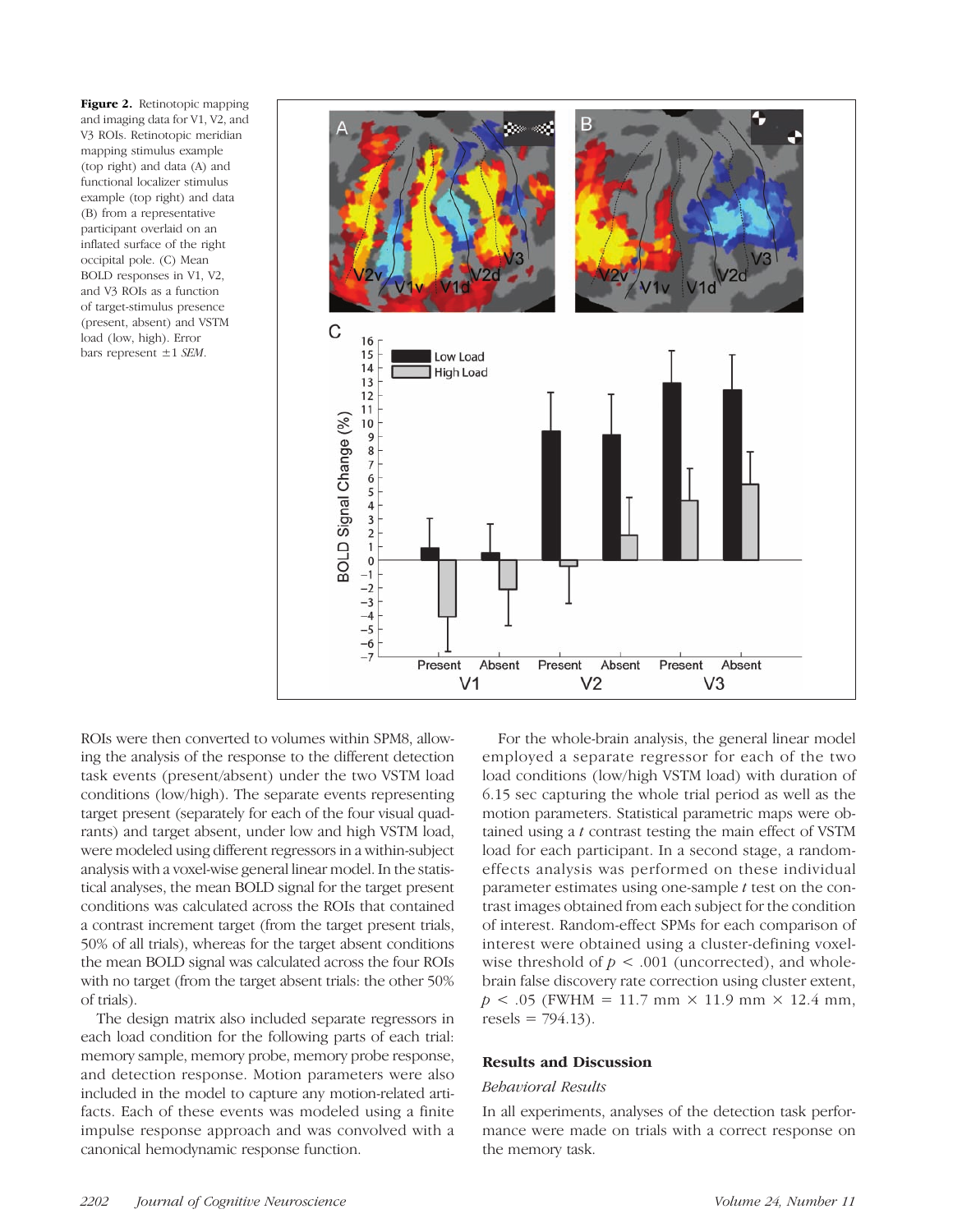Mean VSTM task accuracy rate was significantly reduced from the low  $(M = 97\%, \text{SEM} = 1\%)$  to the high VSTM load condition ( $M = 73\%$ ,  $SEM = 3\%$ ),  $t(7) = 7.41$ ,  $p <$ .001,  $d = 1.76$  (two tailed, as in all the rest of the results except when otherwise reported). VSTM estimates (Cowan's  $K = N \times$  [Hit rate – False alarm rate], where K is the memory estimate and N is the number of items presented in the memory sample; Cowan et al., 2005) increased significantly with higher VSTM load (low load:  $K = .95$ , SEM = .01; high load:  $K = 3.52$ ,  $SEM = 0.30$ ),  $t(7) = 8.52$ ,  $p <$ .001,  $d = 1.78$  (Figure 1B), confirming that our behavioral manipulation was effective and the high load condition occupied more VSTM capacity than the low load condition.

Importantly, contrast increment detection sensitivity  $(d')$ was significantly reduced under the high ( $d' = 2.63$ , SEM = 0.48) compared with the low ( $d' = 3.11$ , SEM = 0.48) VSTM load condition,  $t(7) = 4.13$ ,  $p = .004$ ,  $d = .36$  (Figure 1C). There was no effect of VSTM load on response bias ( $\beta$  = exp { $\left[\text{norminv (False alarm rate}\right)^2 - \text{norminv (Hit rate})^2/2$ }, where norminv is the inverse of the normal cumulative distribution function; Macmillan & Creelman, 2005; low load:  $M = 1.49$ ,  $SEM = 4.27$ ; high load:  $M = -.46$ ,  $SEM =$ 6.04,  $t < 1$ ). These findings demonstrate that "load induced blindness" results from depletion of perceptual representation resources not just in tasks of high perceptual load (Macdonald & Lavie, 2008) but also in tasks of high VSTM load.

#### Imaging Results

Trials with an incorrect response on the VSTM task were excluded from the imaging analyses. A whole-brain contrast of activity in the high versus low VSTM load conditions revealed that similar parietal areas (e.g., intraparietal sulcus, MNI coordinates  $(x, y, z)$ : right/left, +24/−21, −61/ −67, +52/+58; see Table 1) as those previously implicated in VSTM maintenance (e.g., Mitchell & Cusack, 2008; Todd & Marois, 2004; Pessoa, Gutierrez, Bandettini, & Ungerleider, 2002) also showed significantly greater activity in the high compared with the low VSTM load condition in our task. This finding confirms the validity of our VSTM load manipulation within our modified VSTM and detection task.

Repeated-measures ANOVAs were conducted on the V1–V3 BOLD signal in the retinotopic stimulus locations during the memory delay as a function of Load (low, high) and Target Presence (present, absent). These analyses revealed a main effect of Load (V1,  $F(1, 7) = 8.65$ ,  $p = .02$ ,  $\eta^2$  = .55; V2,  $F(1, 7)$  = 8.93,  $p = .02$ ,  $\eta^2$  = .56; V3,  $F(1, 7)$  = 6.36,  $p = 0.04$ ,  $\eta^2 = 0.48$ ), indicating that high (vs. low) VSTM load suppressed the retinotopic V1, V2, and V3 responses during the memory delay (Figure 2C). These suppressions were found both in the target present  $(V1, t(7) = 3.49)$ ,  $p = .010, d = .38; V2, t(7) = 2.85, p = .025, d = .61;$ V3,  $t(7) = 2.60, p = .035, d = .63$  and target absent trials  $(V1, t(7) = 1.97, p = .045, d = .20$  (one tailed);  $V2, t(7) =$  $3.05, p = .018, d = .46; V3, t(7) = 2.37, p = .049, d = .49).$ There was no main effect of Target Presence  $(V1, F(1, 7)) =$ 

Table 1. List of Active Regions in Whole-brain Contrast High > Low VSTM Load

| Brain Region               | Z Score | MNI Coordinates<br>(x, y, z in mm) |
|----------------------------|---------|------------------------------------|
| R middle cingulate cortex  | 4.85    | 3, 20, 40                          |
| L middle frontal gyrus     | 4.82    | $-24, 14, 58$                      |
| R precuneus                | 4.76    | $21, -61, 31$                      |
| R superior frontal gyrus   | 4.70    | 24, 8, 58                          |
| R middle occipital gyrus   | 4.58    | $33, -73, 28$                      |
| R intraparietal sulcus     | 4.44    | $24, -61, 52$                      |
| L precuneus                | 4.44    | $-6, -52, 67$                      |
| R middle frontal gyrus     | 4.33    | 33, 32, 34                         |
| R precuneus                | 4.18    | $3, -46, 67$                       |
| L intraparietal sulcus     | 4.17    | $-21, -67, 58$                     |
| R superior frontal gyrus   | 4.15    | 21, 14, 64                         |
| R postcentral gyrus        | 4.11    | $45, -34, 58$                      |
| R inferior parietal lobule | 4.03    | $36, -46, 46$                      |
| R inferior parietal lobule | 3.84    | $42, -40, 46$                      |

 $L = left$ ;  $R = right$ .

 $1.91, p = .21, \eta^2 = .21; V2, F(1, 7) = 3.62, p = .10, \eta^2 = .34;$ V3,  $F < 1$ ). In addition, the V1 ANOVA revealed a significant interaction (Load  $\times$  Target Presence,  $F(1, 7) = 6.21$ ,  $p =$ .04,  $\eta^2 = .47$ ) reflecting a larger effect of suppression by high (vs. low) load when the target was present than when the target was absent. Areas V2 and V3 showed similar trends for an interaction, but these were not statistically significant (V2,  $F(1, 7) = 2.59$ ,  $p = .15$ ,  $\eta^2 = .27$ ; V3,  $F(1,$  $(7) = 2.85$ ,  $p = .13$ ,  $\eta^2 = .29$ ). This interaction suggests that the effect of load was larger for the target present than the target absent condition as expected from our hypothesis that VSTM load will reduce the ability to perceive an incoming sensory stimulus.

The same  $2 \times 2$  (Load  $\times$  Target Presence) ANOVAs were also run on the V1–V3 data after exclusion of trials with incorrect detection responses (as well as the incorrect VSTM responses as before). The results of these analyses replicated the main effect of Load (V1,  $F(1, 7) = 15.44$ ,  $p =$ .006,  $\eta^2 = .69$ ; V2,  $F(1, 7) = 16.73$ ,  $p = .005$ ,  $\eta^2 = .71$ ; V3,  $F(1, 7) = 5.50, p = .03$  (one-tailed),  $\eta^2 = .52$ ). There was now also a main effect of Target Presence in V1,  $F(1, 7) =$ 6.91,  $p = 0.03$ ,  $\eta^2 = 0.50$ , and in V2,  $F(1, 7) = 9.21$ ,  $p = 0.02$ ,  $\eta^2$  = .57, as well as a nonsignificant trend for this effect in  $V_3$ ,  $F(1, 7) = 3.30$ ,  $p = .13$ ,  $\eta^2 = .40$ . The effect of Target Presence is likely to have surfaced in these analyses because it was no longer diluted by trials in which the target presence was not detected. There was no interaction between Load and Target Presence in this analysis (all areas'  $Fs < 1$ ). This suggests that the interaction in the form of larger load effect for target present (vs. absent) trials that was previously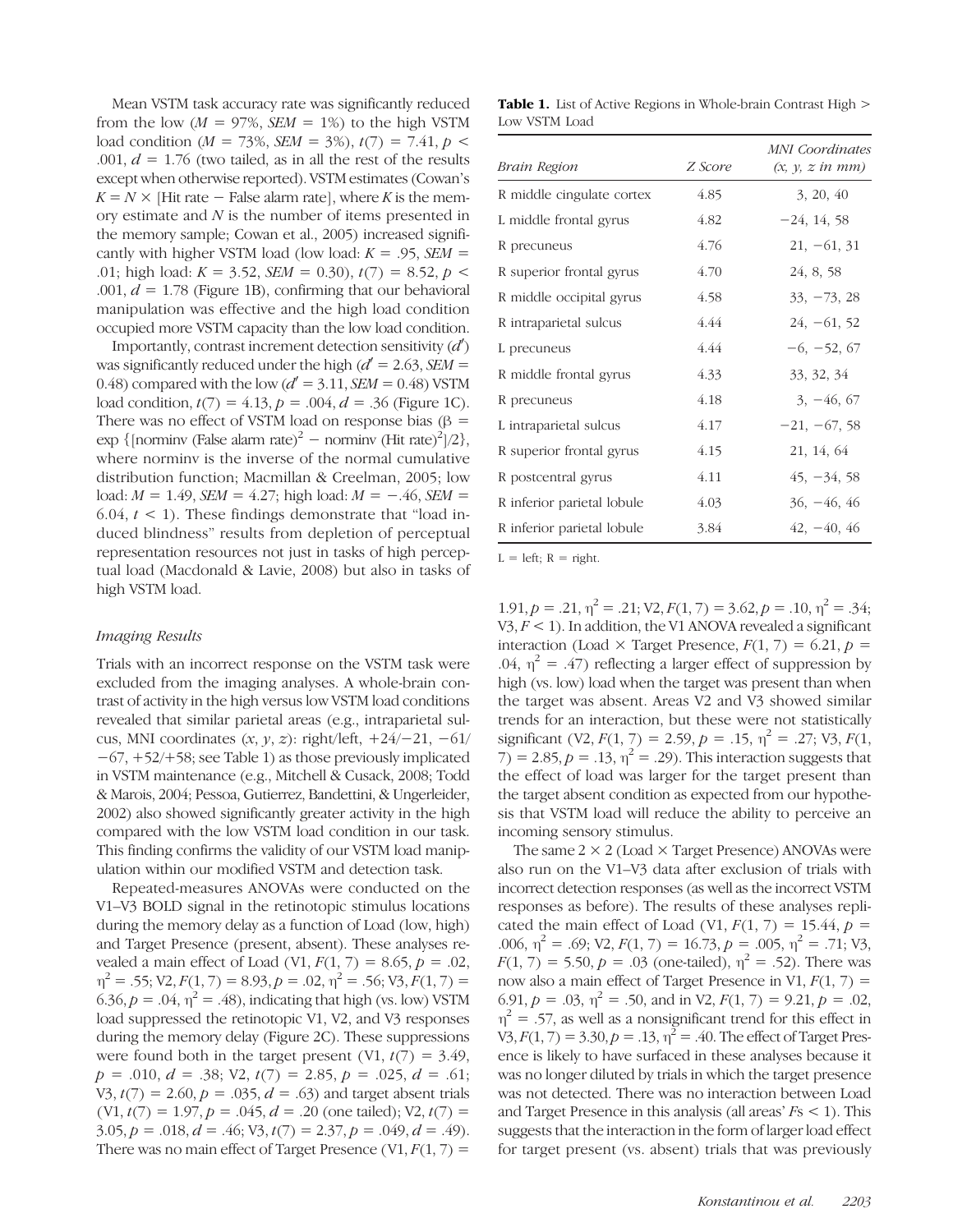found for the data including the undetected targets is likely to be because of a greater suppression by load leading to missed detections of the target presence.

These effects of Load were only found during the maintenance period. During the presentation of the VSTM sample, there was no effect of VSTM load on activity in the peripheral target locations in either V1 (low load: percent signal change  $M = -4.62$ , SEM = 2.87; high load:  $M =$  $-3.77$ , SEM = 2.76;  $t(7) = .37$ ,  $p = .72$ ,  $d = .11$ ), V2 (low load:  $M = -5.36$ , SEM = 2.98; high load:  $M = -4.11$ , SEM = 2.62;  $t(7) = .65$ ,  $p = .54$ ,  $d = .17$ ), or V3 (low load:  $M =$  $-7.12$ , SEM = 2.78; high load:  $M = -0.60$ , SEM = 2.08;  $t(7) = 1.96, p = .09, d = .87$ . The specificity of the VSTM load effects to the maintenance period only suggests that they reflect competition for shared representational resources between the visual detection stimuli and visual representations held in VSTM under load, in line with our hypothesis.

Overall, the results confirmed our prediction that high VSTM load would reduce perception and the correlated visual sensory cortex response to incoming stimuli during memory maintenance. The finding that VSTM load affected retinotopic responses to contrast, resulting in true reduction in detection sensitivity, is strongly supportive of our hypothesis that VSTM load affects visual processing in a similar manner to perceptual load.

## EXPERIMENT 2

In Experiment 2, we considered an alternative account for the results in terms of a purely spatial suppression effect. Previous studies showed that shifting focused attention to some parts of the visual field (e.g., the periphery or the fovea) leads to suppression in the unattended parts of the visual field (Smith, Singh, & Greenlee, 2000; Tootell et al., 1998).

Is it possible to attribute the suppression effects we observed to the high (vs. low) VSTM load in Experiment 1 involving more spatial attention shifts or greater spatial attention attraction to the location of the memory sample items at the fovea, thus leading to suppression of the periphery? The lack of suppression effect during the memory sample presentation period (where attention had to be allocated to the memory sample items during encoding) argues against this account. In addition, the suppression of activity at retinotopic representations of the peripheral detection locations during the maintenance period is unlikely to be because of spatial attention shifts, because any such spatial shifts are likely to be in the form of shifts from the location of the memory sample stimuli in the fovea to the locations of the detection stimuli in the periphery. Such stimulus-induced shifts should thus result in suppression of the foveal retinotopic representations, not the peripheral retinotopic representations that we observed.

Nevertheless, we attempted to replicate the effects in a design that ruled out any alternative account in terms of spatial suppression. In Experiment 2, we presented both the visual detection and VSTM stimuli in the same locations. If the effects of VSTM load were in any way due to spatial shifts of attention to the locations of the memory stimuli under higher load, then this design should either eliminate any suppression effects or indeed even reverse the effect (i.e., greater visual detection sensitivity within the memory stimulus locations with higher VSTM load). If, however, the effects were due to load on shared representation resources, then the findings of Experiment 1 should be replicated even when there was no longer any spatial separation between the memory and detection stimuli.

# Method

#### Participants

Thirteen new healthy volunteers gave informed consent to participate in Experiment 2. The age range was 19–35 years  $(M = 24.31$  years,  $SEM = 1.26$  years), 11 were women, and the experiment was approved by the local ethics committee. The experiment (and all the remaining experiments reported in this article) was performed in a dimly lit room on a PC attached to a 19-in. CRT monitor (resolution =  $800 \times 600$ ; refresh rate = 60 Hz; mean background luminance = ∼70 Cd/m<sup>2</sup>). A viewing distance of 60 cm was maintained with a chin rest.

## Stimuli and Procedure

The stimuli and procedure were identical to Experiment 1 except for the following changes: (a) The four peripheral gratings (one in each quadrant of the screen) of Experiment 1 were now replaced by nine achromatic vertical square wave gratings (10 cycles per degree; contrast: 10%) of the same size as the VSTM sample stimuli (0.6°) and presented after a 1-sec blank interval in each of the nine possible locations of the memory sample (Figure 3A). Participants were asked to detect the presence of a contrast increment (target) that was present in one of the nine gratings on 50% of the trials. (b) The colored squares in the memory sample and the detection gratings were presented in a  $3 \times 3$  matrix that now subtended 5.2° (instead of 2.4° in Experiment 1) with nearest contours 1.7°.

Participants completed a total of 256 trials in eight blocks of 32 trials each, with VSTM load counterbalanced in the order of ABBABAAB. Before the experiment, each participant completed a short (32 trials) practice as well as the staircase threshold procedure for determining the target contrast as described in Experiment 1 ( $M = 9\%$ , SEM = 1%).

## Results and Discussion

Mean accuracy rates in the VSTM task were significantly reduced from the low  $(M = 93\%, SEM = 1\%)$  to the high VSTM load condition ( $M = 73\%$ , *SEM* = 4%;  $t(12)$  = 6.27,  $p < .001$ ,  $d = 1.44$ ). VSTM estimates (K) increased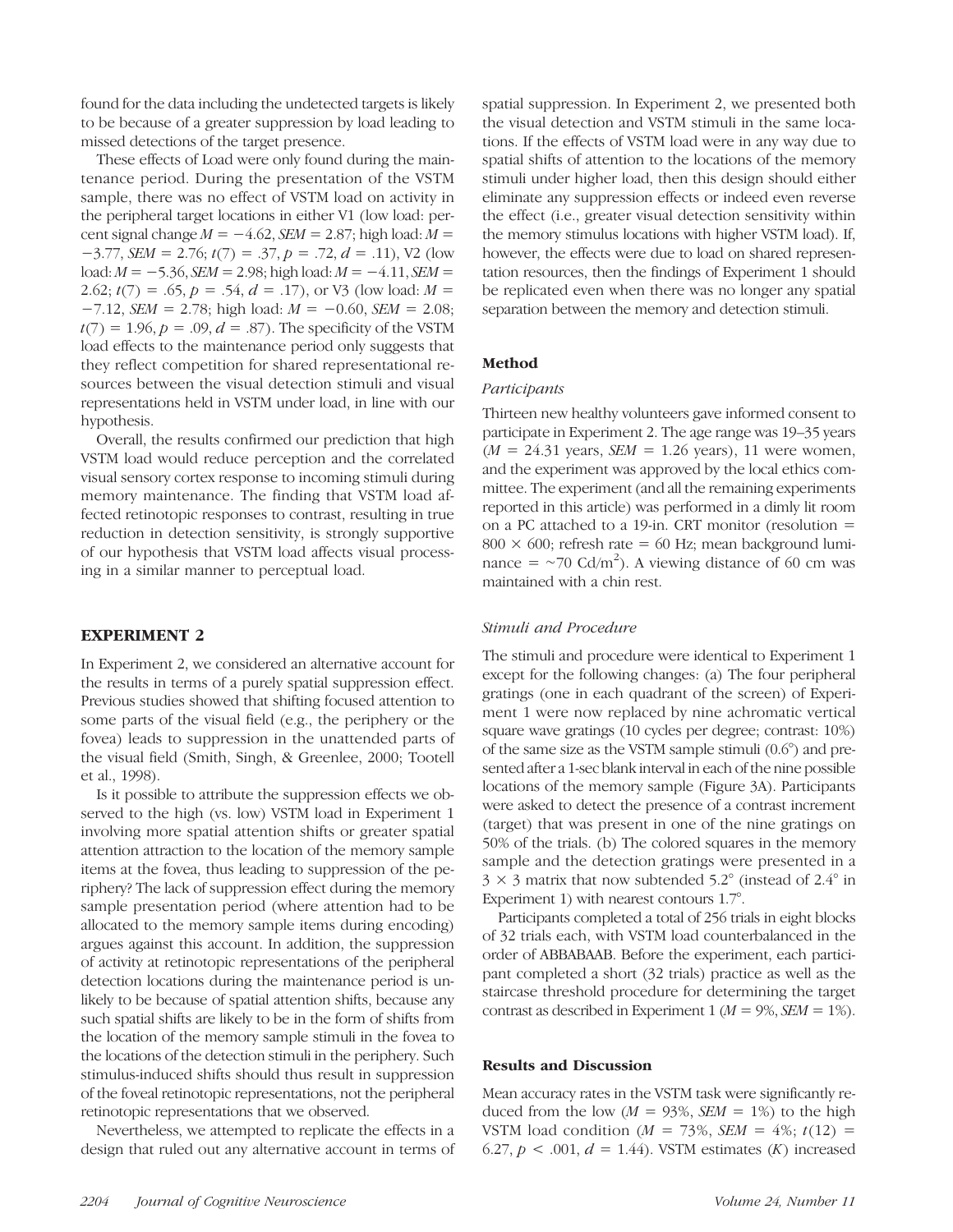Figure 3. Experiment 2: Stimulus sequence and behavioral results. (A) An example (high VSTM load) trial sequence and timing. The detection task consisted of nine gratings presented in the same spatial locations as the memory sample items. The contrast-increment target was presented on 50% of the trials in one of the nine gratings (here present at bottom left corner of the "detection stimulus" display). Behavioral performance averaged across participants on the memory task (B) and detection task (C) as a function of VSTM load. Error bars represent  $±1$  SEM.



significantly from the low ( $K = 0.87$ ,  $SEM = 0.03$ ) to the high VSTM load condition ( $K = 2.72$ ,  $SEM = 0.43$ ;  $t(12) =$  $4.39, p < .001, d = 1.29$ ; Figure 3B). These findings confirm the effectiveness of the VSTM load manipulation.

Importantly, although the detection stimuli were now presented in the same locations as the memory sample items, detection sensitivity was significantly reduced from the low ( $d' = 1.57$ , SEM = 0.22) to the high ( $d' = 1.17$ ,  $SEM = 0.23$ ) VSTM load condition,  $t(12) = 2.64$ ,  $p = .021$ ,  $d = .49$  (Figure 3C). No effects of VSTM Load on response bias (β) were found (low load:  $M = 1.86$ , SEM = .57; high load:  $M = 1.57$ ,  $SEM = .52$ ,  $t < 1$ ). These findings strengthen our claim that the effects of VSTM load were specifically due to increased demands on representational capacity, rather than to differences in the spatial allocation of attention.

# EXPERIMENT 3

In Experiment 3, we considered an alternative account for our results that attributes the detection suppression effects to a general increase in the task difficulty with higher VSTM load rather than to a specific increase in the demands on visual representation capacity.

To address this account, we sought another manipulation of load that would increase task difficulty without increasing the demands on visual representation capacity. Load Theory suggests that loading working memory cognitive control processes, using a verbal memory task, will not draw on visual representation resources and thus should not lead to any visual suppression effect (e.g., Macdonald & Lavie, 2008, Experiment 6). In fact, with increased demand on cognitive control resources, distractor perception increases under high cognitive load because of

reduced capacity to control distractor processing (see, e.g., Lavie, 2005; Lavie et al., 2004; De Fockert et al., 2001).

We, therefore, reasoned that increased WM cognitive control load in our visual detection task would increase task difficulty but will not load visual representation capacity and hence will not affect visual perception. To test this hypothesis, in Experiment 3 we contrasted the effects of VSTM load and WM cognitive control load on visual detection sensitivity. In the WM cognitive control load condition, we used the same paradigm as that used in Experiment 1 but replaced the VSTM task with a WM "successor naming" task requiring order-recall for digits (e.g., De Fockert et al., 2001). The successor naming task engages WM cognitive control (e.g., Marshuetz, 2005; D'Esposito, Postle, Ballard, & Lease, 1999) while relying on verbal rather than on visual maintenance (Conrad, 1964).

#### Method

### Participants

Thirty-one healthy volunteers gave informed consent to take part in Experiment 3 (age range =  $19-37$  years;  $M =$ 25.29 years,  $SEM = 0.93$  years; 16 women), which was approved by the local ethics committee. Fifteen of those volunteers participated in the VSTM load condition (age range = 19–36 years;  $M = 24.13$  years,  $SEM = 1.18$  years; 10 women), and the remaining 16 participated in the WM cognitive control load condition (age range = 20–37 years;  $M = 26.44$  years,  $SEM = 1.45$  years; 6 women).

# Stimuli and Procedure

The stimuli and procedure of the VSTM load condition were identical to those of Experiment 1. The WM cognitive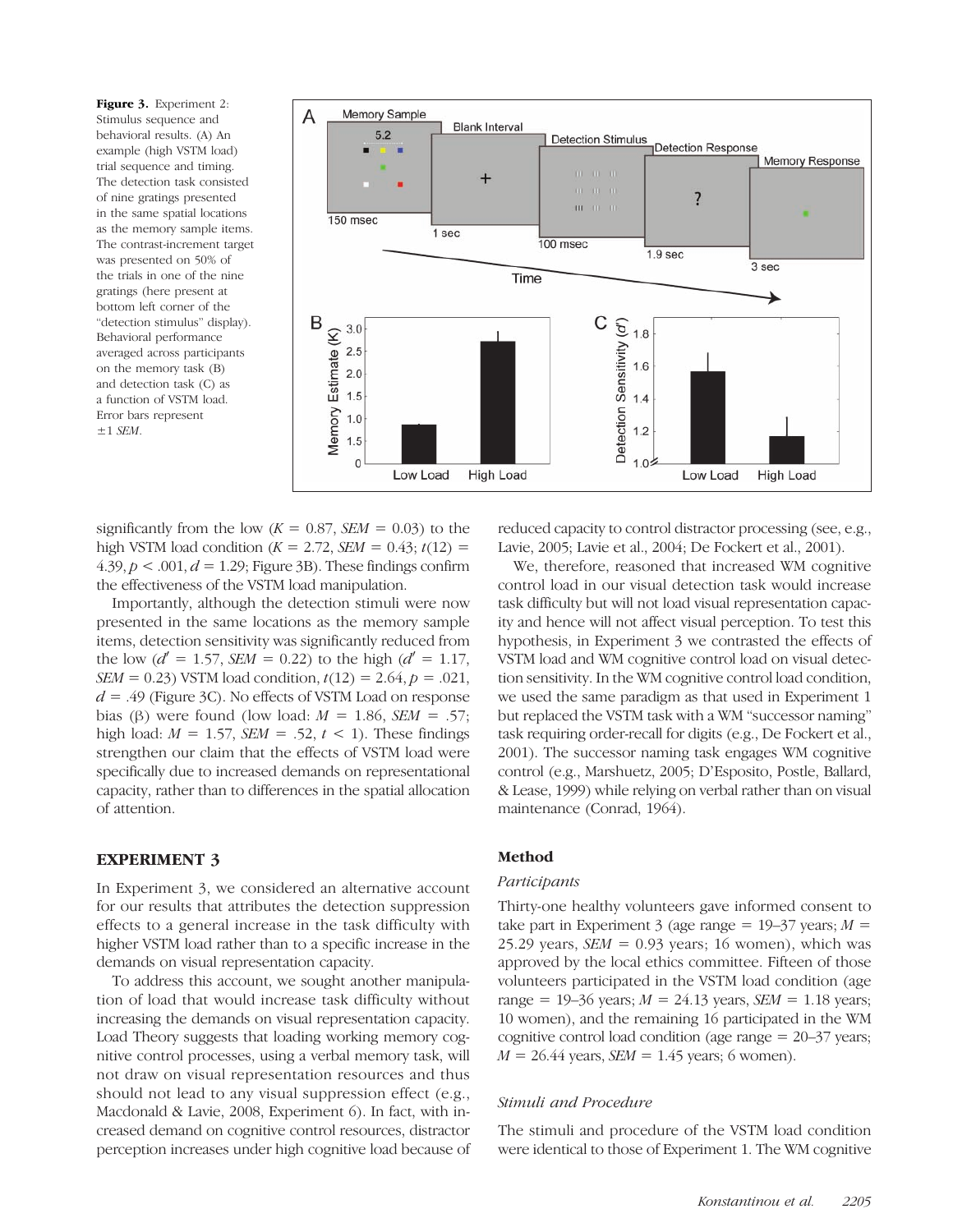control load condition was identical to the VSTM load condition, except that the VSTM task was now replaced by a WM successor-naming task that required participants to indicate which digit followed the memory probe digit in the memory sample. The memory sample consisted of nine black digits (1–9, each subtending 0.7° by 0.5°) presented in a row, in fixed numerical order for 500 msec (low load condition) or in random order for 2000 msec (high load condition), with the constraint that no more than two digits were presented in sequential order. Following the detection response, a single memory probe digit (that was equally likely to be any of the first eight digits of the trial's sample) was presented at fixation until a response was made (or 4 sec elapsed).

Participants completed 256 trials in eight blocks of 32 trials each. The condition of load was blocked in counterbalanced order (ABBABAAB). Before the experiment participants completed 32 practice trials and the staircase threshold procedure for determining the target contrast as described in Experiment 1 ( $M = 9\%$ , SEM = 0.4%).

#### Results and Discussion

VSTM task accuracy decreased significantly from the low  $(M = 94\%, SEM = 1\%)$  to the high VSTM load condition  $(M = 61\%, SEM = 2\%), t(14) = 16.06, p < .001, d = 1.87.$ The memory estimates  $(K)$  were significantly increased from the low  $(K = 0.88, SEM = 0.02)$  to the high VSTM load condition (K = 1.36, SEM = 0.20),  $t(14) = 2.41$ ,  $p =$ .03,  $d = 0.82$ , indicating that VSTM load was manipulated effectively. WM task accuracy also decreased significantly from the low ( $M = 97\%$ ,  $SEM = 1\%$ ) to the high ( $M = 56\%$ ,  $SEM = 4\%$ ) WM load condition,  $t(15) = 10.92$ ,  $p < .001$ ,  $d = 1.77$ , indicating that WM cognitive control load was also manipulated effectively. A mixed ANOVA comparison with Type of Load (VSTM, WM cognitive control) as the between-subject factor and Level of Load (low, high) as the within-subject factor on the accuracy rates of the two memory tasks has confirmed that the two tasks were of equivalent difficulty,  $F(1, 29) = 3.62$ ,  $p = .067$ ,  $\eta^2 = .11$ . Notice that the nonsignificant numerical trend was in the direction of a stronger load effect on accuracy in the successor-naming WM task (mean load effect  $= 41\%$ ) compared with the VSTM task (mean load effect  $=$  33%).

A mixed ANOVA on detection sensitivity scores with the between-subject factor of Load Type (VSTM load, WM cognitive control load) and the within-subject factor of Level of Load (low, high) revealed a significant interaction,  $F(1,$ 29) = 4.69,  $p = .039$ ,  $\eta^2 = .14$ . As shown in Figure 4, this interaction reflects the different effects of each load type on detection: whereas VSTM load reduced detection sensitivity,  $t(14) = 4.74$ ,  $p = .003$ ,  $d = 0.65$ , high WM cognitive control load had no effect on visual detection,  $t(15) = 0.64$ ,  $p = .53$ ,  $d = 0.17$ . A similar ANOVA on response bias (β) did not reveal significant effects of Load Type, Load Level, or an interaction (VSTM: low load = 1.07,  $SEM = .20$ ; high load = 1.11,  $SEM = .27$ ; WM cognitive



Figure 4. Detection sensitivity scores in Experiment 3 depicting the interaction between the level of load (low load, high load) and the type of load (VSTM load, cognitive control load). Error bars represent ±1 SEM.

control: low load = 1.12,  $SEM = .14$ ; high load = 1.60,  $SEM = .29$ ; all  $F < 1$ ).

Thus, visual detection sensitivity was only reduced by increased VSTM load. In contrast, manipulation of WM load that led to an equivalent increase in task difficulty but draws on frontal cortices involved in cognitive control (e.g., De Fockert et al., 2001) had no effect on visual detection sensitivity. This confirms the specificity of the VSTM load effect to the demand on visual cortex representation resources during maintenance.

#### EXPERIMENT 4

In Experiment 4, we tested our shared resources hypothesis further by examining whether there is a tradeoff between visual detection sensitivity and VSTM capacity. Our hypothesis that both VSTM and visual perception rely on common sensory resources with limited capacity suggests that visual perception can only utilize resources that are not currently occupied in the short-term maintenance of visual information. Thus, our hypothesis leads to the prediction of a trade-off between visual detection sensitivity and the amount of information maintained in VSTM. To test this prediction, we used our combined VSTM and detection task but now varied VSTM load parametrically, gradually increasing the memory set size from one through to six. We predicted that detection sensitivity would be negatively correlated with the amount of information maintained in VSTM (estimated by Cowan's  $K$ ).

#### Method

#### Participants

Twenty-two new healthy paid volunteers  $(14 \text{ women}, M =$ 23.45 years,  $SEM = 1.67$  years, age range = 19–34 years) gave informed consent to participate in Experiment 4, which was approved by the local ethics committee.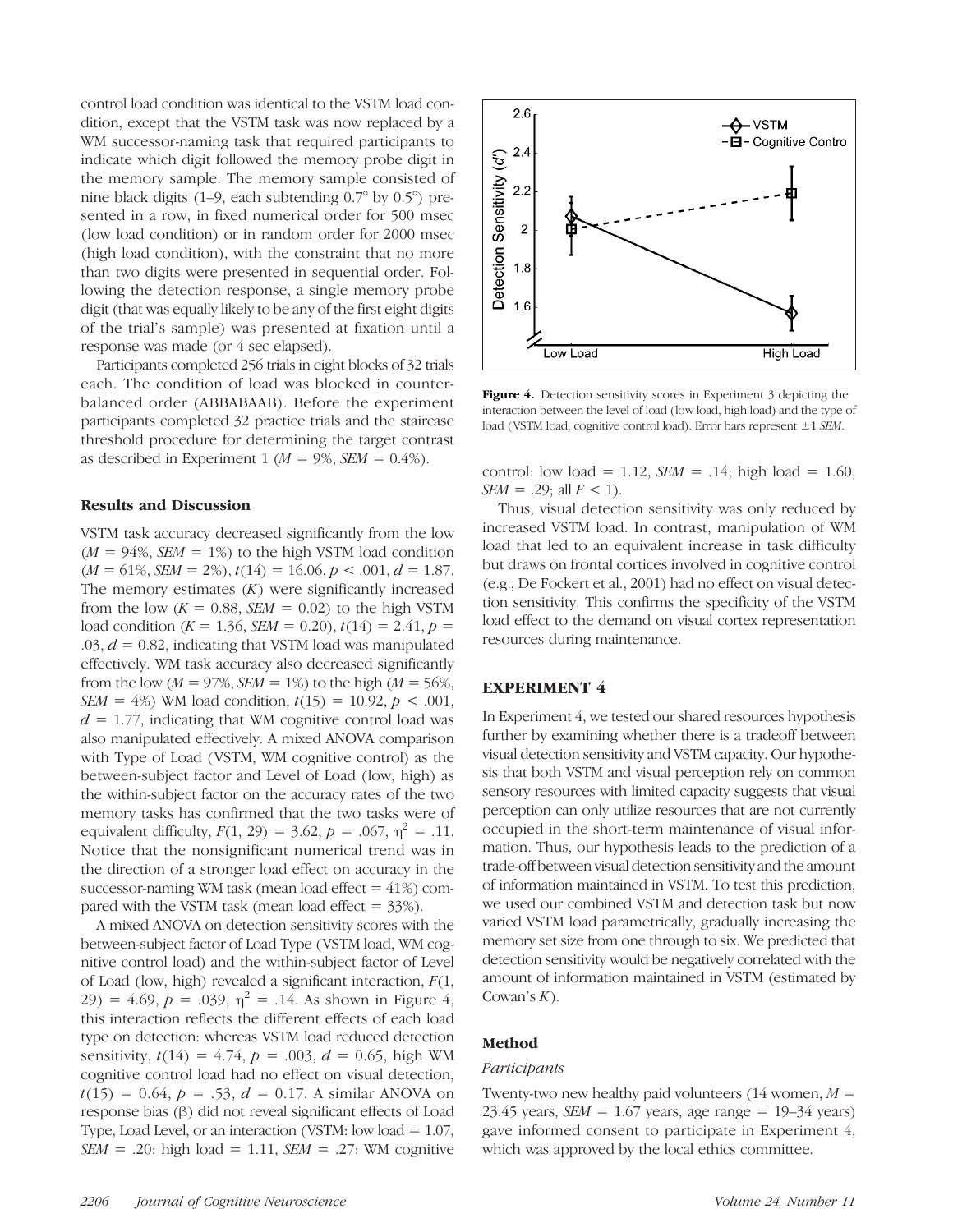#### Stimuli and Procedure

The task stimuli and trial procedure were identical to Experiment 1 except that VSTM set sizes of one, two, three, four, five, or six items were now used. Following one practice block of 32 trials, each participant completed 128 trials for each set size, for a total of 768 trials.

Before the experiment, participants completed the staircase threshold procedure for determining the target contrast as described in Experiment 1 ( $M = 9\%$ , SEM = 1%). Twelve participants completed the experiment in four experimental blocks of 192 trials each, where set size was randomly intermixed between one and six items (three of those participants completed the experiment in two separate sessions). Initial inspection of the data indicated lower memory task performance in this group compared with that of the previous experiments. For example,  $K$  in the set size 1 condition ( $M = 0.71$ ,  $SEM = 0.09$ ) and set size 6 condition ( $K = 0.77$ ,  $SEM = 0.27$ ) was lower in this group



Figure 5. Relating VSTM capacity estimates with detection sensitivity. (A) Mean memory estimates  $(K)$  and mean detection sensitivity scores  $(d')$  as a function of memory set size in Experiment 4. (B) Scatter plot depicting the correlation between individual estimates of VSTM capacity  $(K; x \text{ axis})$  and individual estimates of detection sensitivity  $(d'; y \text{ axis})$ from the individual differences analysis. The line represents the least square linear fit.

compared with those in Experiment 3 (set size  $1 K = 0.88$ ,  $SEM = 0.02, t(25) = 2.01, p = .05, d = 0.74$ , for the between-group difference; set size 6  $K = 1.36$ , SEM = 0.20,  $t(25) = 1.82$ ,  $p = .04$ ,  $d = 0.68$  [one-tailed] for the between-group difference).

To address the lower performance in this group, we added 10 participants who performed the experiment under more equivalent conditions to those of the previous experiments. The set size levels were blocked (rather than intermixed within a block) for these participants, and they were run in two sessions of six 64-trial blocks each. The mean target contrast threshold was  $10\%$  (SEM = 1%) in this group. Memory performance in the new group was no longer different to that in the previous experiments. For example their K in set size 1 ( $M = 0.82$ ,  $SEM = 0.08$ ) and in set size 6  $(M = 1.42, SEM = 0.20)$  was no different to that for set size 1  $(t(23) = 0.86, p = .40, d = 0.35)$  and set size 6  $(t(23) = 0.20,$  $p = .84, d = 0.08$  in Experiment 3. As the function relating  $d'$  to K remained the same between the two groups, we report the function pooled across both groups.

#### Results

Mean VSTM task accuracy was reduced as VSTM load was increased (set size: one,  $M = 82\%, SEM = 4\%;$  two,  $M = 70\%,$  $SEM = 3\%$ ; three,  $M = 65\%$ ,  $SEM = 3\%$ ; four,  $M = 61\%$ ,  $SEM = 3\%$ ; five,  $M = 58\%$ ,  $SEM = 2\%$ ; six,  $M = 54\%$ ,  $SEM =$ 2%),  $F(5, 105) = 50.71$ ,  $p < .001$ ,  $\eta^2 = 0.71$ , and memory estimates (Cowan's  $K$ ) were significantly increased with load,  $F(1, 21)$ , = 4.81,  $p = .04$ ,  $\eta^2 = 0.19$  (see Figure 5A).

Importantly, a strong negative correlation between the effect of set size on VSTM capacity estimate  $(K)$  and on detection sensitivity was found  $(d'; r = -.87, n = 6, p = .02)$ . As can be seen in Figure 5A, detection sensitivity set size function reversely mirrored the capacity set size function. As in all the previous experiments, no effects of VSTM load on response bias (β) were found (set size: one,  $M =$ .93,  $SEM = .22$ ; two,  $M = 1.23$ ,  $SEM = .49$ ; three,  $M =$ 1.01,  $SEM = .23$ ; four,  $M = 1.00$ ,  $SEM = .21$ ; five,  $M = .91$ ,  $SEM = .20$ ; six,  $M = .92$ ,  $SEM = .23$ ;  $F < 1$ ).

## Individual Differences Analysis: Correlating Individual VSTM Capacity and Detection Sensitivity

Our shared resources hypothesis suggests that an individual's VSTM capacity should be positively correlated with their visual detection sensitivity because they both depend on common visual representation resources. To test this, we analyzed data from 63 participants pooled together from four experiments with comparable methods: Experiments 1, 3, and 4 of this study and Konstantinou (2011, Experiment 7 that replicated the same effect of VSTM load on detection using Experiment 1's method with an added articulatory suppression demand, where participants repeated two digits throughout task performance, and a longer retention interval of 4 sec). Individual  $d'$  scores at the memory set size 1 condition were used as a load-free estimate of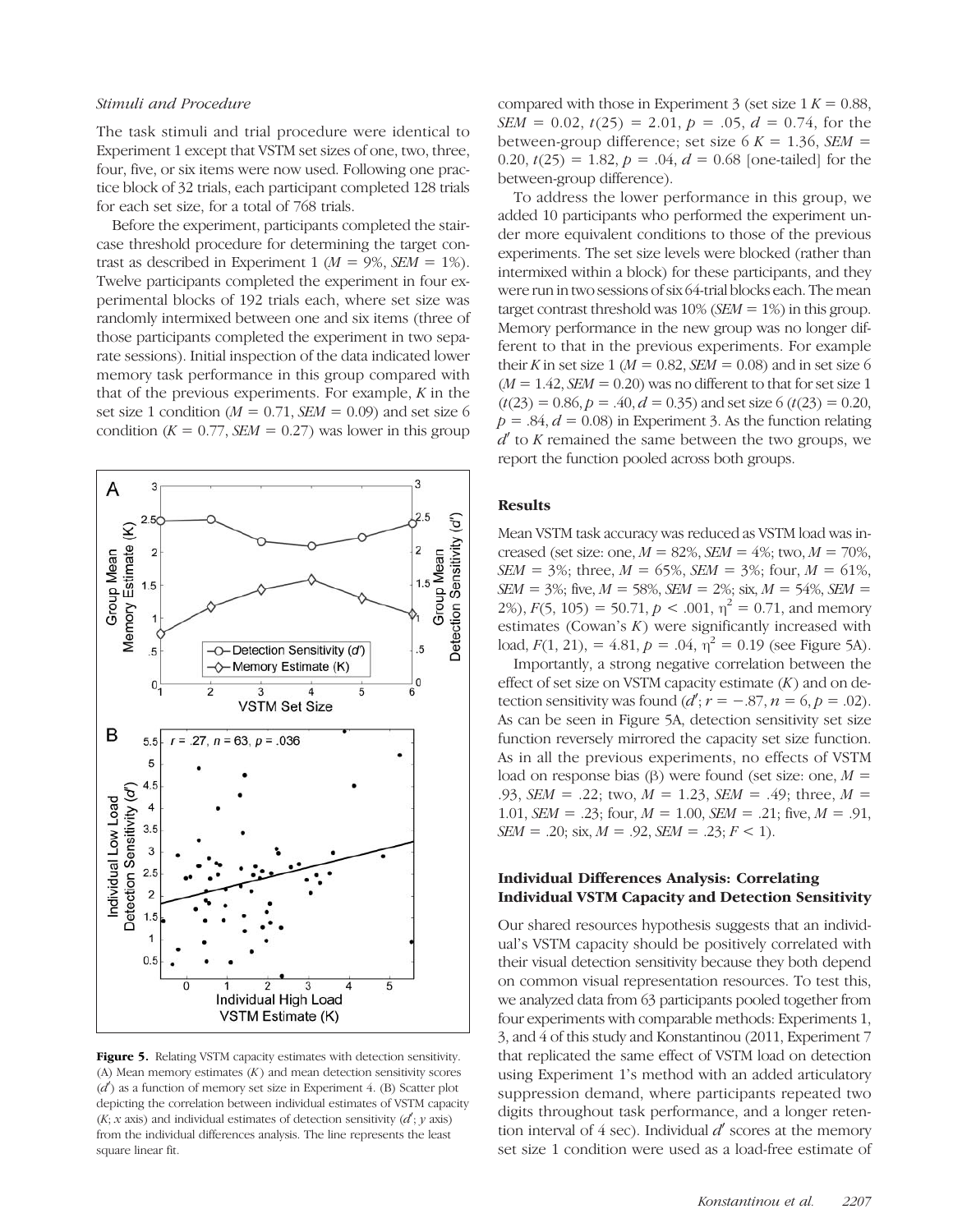detection ability and individual  $K$  scores at the memory set size 6 condition were used to assess VSTM capacity (because this condition loaded capacity). Pearson product-moment correlation analysis of these scores revealed a significant positive correlation between VSTM capacity estimates and detection sensitivity (see Figure 5B) in support of our shared visual presentation resources hypothesis.

# DISCUSSION

The present results demonstrate that visual detection and the mediating retinotopic signals in early visual cortical areas V1–V3 critically depend on the extent to which VSTM is loaded. High VSTM load led to both reduced retinotopic V1–V3 response to visual contrast increment and reduced detection sensitivity during the maintenance delay. The effects of VSTM load on visual detection were generalized across tasks with (Experiment 2) or without a spatial overlap (Experiments 1, 3, and 4) between the VSTM and detection task stimuli and thus could not be accounted for in terms of different spatial attention allocation strategies. Loading VSTM was shown to specifically reduce detection sensitivity with no effects on response bias. Moreover, the effect of load was shown to be specific to a memory load manipulation that drew on visual maintenance rather than on cognitive control (Experiment 3). Thus, the effect of VSTM load could not be accounted for in terms of a general increase in the task difficulty. Instead, the findings suggest that it is the specific demand placed on visual representation capacity under conditions of high VSTM load that leads to reduced sensory visual processing. Further support for this conclusion also comes from our findings that there was a clear tradeoff between detection sensitivity and the extent to which VSTM capacity was filled with more information (Experiment 4) and that individual estimates of VSTM capacity positively correlated with visual detection ability. Both of these findings suggest shared resources between VSTM and visual perception as we hypothesized.

Overall, the present findings provide strong support for our hypothesis that sensory recruitment during VSTM maintenance results in an effect of VSTM load on elemental visual processing akin to the effect of perceptual load (e.g., Lavie, 2005; Schwartz et al., 2005; O'Connor et al., 2002, for reviews). Like perceptual load, VSTM load led to reduced sensory cortical responses to incoming stimuli resulting in "load induced blindness" (Macdonald & Lavie, 2008) but now during memory maintenance under high load. Clearly, competitive interactions in sensory visual processing under load include not just stimulus competition (cf. Torralbo & Beck, 2008) but also competition with visual representations held in memory.

# Evidence for the Sensory Recruitment Hypothesis of VSTM

The adaption of Load Theory to account for the effects of VSTM load on perception, and related signals in visual

cortex allows us to provide a new line of evidence for the sensory recruitment hypothesis of VSTM (e.g., Postle, 2006; Pasternak & Greenlee, 2005, for reviews). Previous VSTM studies demonstrated that visual maintenance recruits sensory representations in visual cortex but have not as yet addressed the consequences of this recruitment for sensory responses to incoming information. For instance, previous studies revealed that VSTM maintenance is associated with activity in the same sensory visual cortices that were active during perceptual encoding (e.g., Munneke, Heslenfeld, & Theeuwes, 2010; Malecki, Stallforth, Heipertz, Lavie, & Duzel, 2009; Lee, Simpson, Logothetis, & Rainer, 2005; Bisley, Zaksas, Droll, & Pasternak, 2004; Supèr, Spekreijse, & Lamme, 2001). Moreover, the pattern of sensory activity during maintenance is very similar to the pattern associated with stimulus encoding (Serences et al., 2009) and allows classification of stimulus orientation (Harrison & Tong, 2009). Our findings complement these previous reports in now highlighting a novel consequence of the sensory recruitment during VSTM maintenance for the retinotopic processing involved in the fundamental case of visual contrast detection.

# Implications for Working Memory Theory

The present findings also enhance the understanding of working memory systems. The dissociation we establish between the effects of VSTM load and the effects of loading verbal WM, in a task that draws on cognitive control rather than visual sensory capacity, is consistent with previous suggestions that short-term storage and cognitive control processes are independent components of working memory (Smith & Jonides, 1999). Importantly, our findings can resolve apparent discrepancies in previous reports showing either increased distractor processing (e.g., Rissman, Gazzaley, & D'Esposito, 2009; Lavie & De Fockert, 2005; Lavie et al., 2004; De Fockert et al., 2001) or reduced distractor processing (Bollinger, Masangkay, Zanto, & Gazzaley, 2009; Sreenivasan & Jha, 2007; Rose, Schmid, Winzen, Sommer, & Buchel, 2005) under high working memory load. A monolithic, unitary view of working memory cannot account for the different effects of working memory load on distractor processing. In contrast, such effects can easily be accommodated within our proposed dissociation: whereas the findings of reduced distractor processing with higher load were obtained with manipulations of VSTM load similar to that used here, effects of increased distractor processing with higher load were found with manipulations of WM cognitive control (e.g., De Fockert et al., 2001).

It is important to note that, in this study, detection was assessed for a task-relevant stimulus, presented alone during the delay, rather than for an irrelevant distractor. Whether a stimulus is task-relevant or not does not bear on the effects of VSTM load: High VSTM load reduces the available sensory representation capacity, and thus, there will be less capacity to perceive any stimulus be it task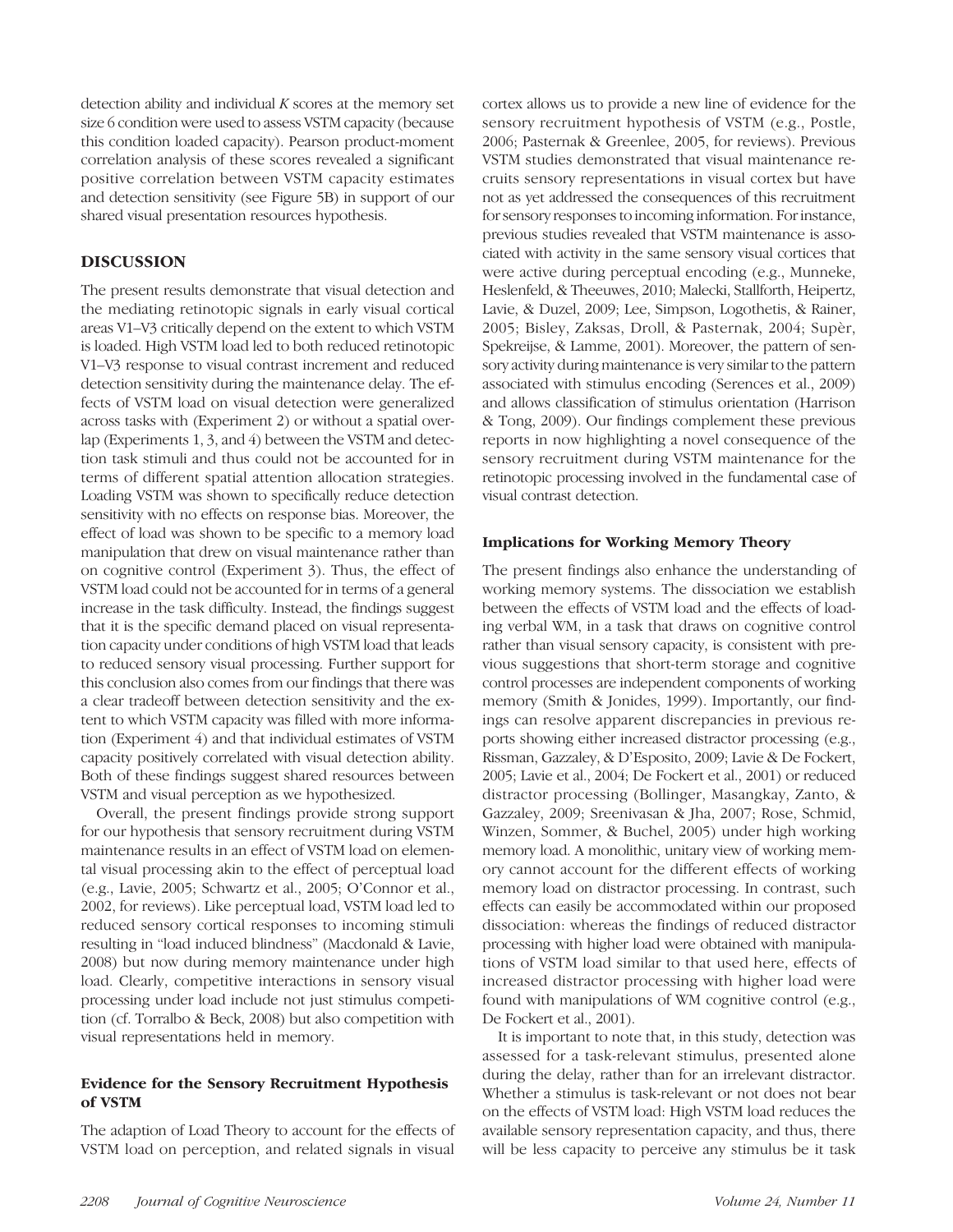relevant or irrelevant. In contrast, the effects of high WM cognitive control load are confined to cases where the stimulus in question competes with the task stimuli for processing. A task-relevant stimulus that appears alone during the memory delay and thus does not compete with other stimuli for selection does not involve any draw on cognitive control; its processing should therefore be unaffected by cognitive control loading (see also Macdonald & Lavie, 2008).

#### **Conclusion**

The present research extends Load Theory to account for the role of VSTM load in detection and thus reports a new form of competition between early visual cortex processing and visual representations held in memory under load. This demonstration offers a new line of evidence in support of the sensory recruitment hypothesis and clarifies previous discrepancies in the research of WM.

#### Acknowledgments

This research was supported by the Wellcome Trust (grants WT080568MA and 082334). B. B. was supported by a British Academy Postdoctoral fellowship.

Reprint requests should be sent to Nikos Konstantinou, 75 Kallipoleos, P.O. Box 20537, CY, 1678, Nicosia, Cyprus, or via e-mail: nkonstantinou@gmail.com.

## REFERENCES

- Bisley, J. W., Zaksas, D., Droll, J. A., & Pasternak, T. (2004). Activity of neurons in cortical area MT during a memory for motion task. Journal of Neurophysiology, 91, 286–300.
- Bollinger, J., Masangkay, E., Zanto, T. P., & Gazzaley, A. (2009, October). Age differences in N170 amplitude modulation by selective attention and working memory load. Poster session presented at the annual meeting of the Society for Neuroscience, Chicago, IL.
- Conrad, R. (1964). Acoustic confusions in immediate memory. British Journal of Psychology, 55, 75–84.
- Cowan, N., Elliott, E. M., Saults, J. S., Morey, C. C., Mattox, S., & Hismjatullina, A. (2005). On the capacity of attention: Its estimation and its role in working memory and cognitive aptitudes. Cognitive Psychology, 51, 42–100.
- D'Esposito, M., Postle, B. R., Ballard, D., & Lease, J. (1999). Maintenance versus manipulation of information held in working memory: An event-related fMRI study. Brain and Cognition, 86, 66–86.
- De Fockert, J. W., Rees, G., Frith, C. D., & Lavie, N. (2001). The role of working memory in visual selective attention. Science, 291, 1803–1806.
- Ester, E. F., Serences, J. T., & Awh, E. (2009). Spatially global representations in human primary visual cortex during working memory maintenance. Journal of Neuroscience, 29, 15258–15265.
- Harrison, S., & Tong, F. (2009). Decoding reveals the contents of visual working memory in early visual areas. Nature, 458, 632–635.
- Kesten, H. (1958). Accelerated stochastic approximation. The Annals of Mathematical Statistics, 29, 41–59.
- Konstantinou, N. (2011). The role of visual short term memory load in visual sensory detection. (Unpublished doctoral dissertation). University College London, UK.
- Lavie, N. (1995). Perceptual load as a necessary condition for selective attention. Journal of Experimental Psychology: Human Perception and Performance, 21, 451–468.
- Lavie, N. (2005). Distracted and confused? Selective attention under load. Trends in Cognitive Sciences, 9, 75–82.
- Lavie, N. (2010). Attention, distraction and cognitive control under load. Current Directions in Psychological Science, 19, 143–148.
- Lavie, N., & De Fockert, J. W. (2005). The role of working memory in attentional capture. Psychonomic Bulletin & Review, 12, 669–674.
- Lavie, N., Hirst, A., De Fockert, J. W., & Viding, E. (2004). Load theory of selective attention and cognitive control. Journal of Experimental Psychology: General, 133, 339–354.
- Lee, H., Simpson, G. V., Logothetis, N. K., & Rainer, G. (2005). Phase locking of single neuron activity to theta oscillations during working memory in monkey extrastriate visual cortex. Neuron, 45, 147–156.
- Macdonald, J. S., & Lavie, N. (2008). Load induced blindness. Journal of Experimental Psychology: Human Perception and Performance, 34, 1078–1091.
- Macmillan, N. A., & Creelman, C. D. (2005). Detection theory: A user's guide. Mahwah, NJ: Erlbaum.
- Malecki, U., Stallforth, S., Heipertz, D., Lavie, N., & Duzel, E. (2009). Neural generators of sustained activity differ for stimulus-encoding and delay maintenance. European Journal of Neuroscience, 30, 924–933.
- Marshuetz, C. (2005). Order information in working memory: An integrative review of evidence from brain and behavior. Psychological Bulletin, 131, 323–339.
- Mitchell, D. J., & Cusack, R. (2008). Flexible, capacity-limited activity of posterior parietal cortex in perceptual as well as visual short-term memory tasks. Cerebral Cortex, 18, 1788–1798.
- Munneke, J., Heslenfeld, D. J., & Theeuwes, J. (2010). Spatial working memory effects in early visual cortex. Brain and Cognition, 72, 368–377.
- O'Connor, D. H., Fukui, M. M., Pinsk, M. A., & Kastner, S. (2002). Attention modulates responses in the human lateral geniculate nucleus. Nature Neuroscience, 5, 1203–1209.
- Pasternak, T., & Greenlee, M. (2005). Working memory in primate sensory systems. Nature Reviews Neuroscience, 6, 97–107.
- Pessoa, L., Gutierrez, E., Bandettini, P. A., & Ungerleider, L. G. (2002). Neural correlates of visual working memory: fMRI amplitude predicts task performance. Neuron, 35, 975–987.
- Postle, B. R. (2006). Working memory as an emergent property of the mind and brain. Neuroscience, 139, 23–38.
- Rissman, J., Gazzaley, A., & D'Esposito, M. (2009). The effect of non-visual working memory load on top–down modulation of visual processing. Neuropsychologia, 47, 1637–1646.
- Rose, M., Schmid, C., Winzen, A., Sommer, T., & Buchel, C. (2005). The functional and temporal characteristics of top–down modulation in visual selection. Cerebral Cortex, 15, 1290.
- Schwartz, S., Vuilleumier, P., Hutton, C., Maravita, A., Dolan, R. J., Driver, J., et al. (2005). Attentional load and sensory competition in human vision: Modulation of fMRI responses by load at fixation during task-irrelevant stimulation in the peripheral visual field. Cerebral Cortex, 15, 770–786.